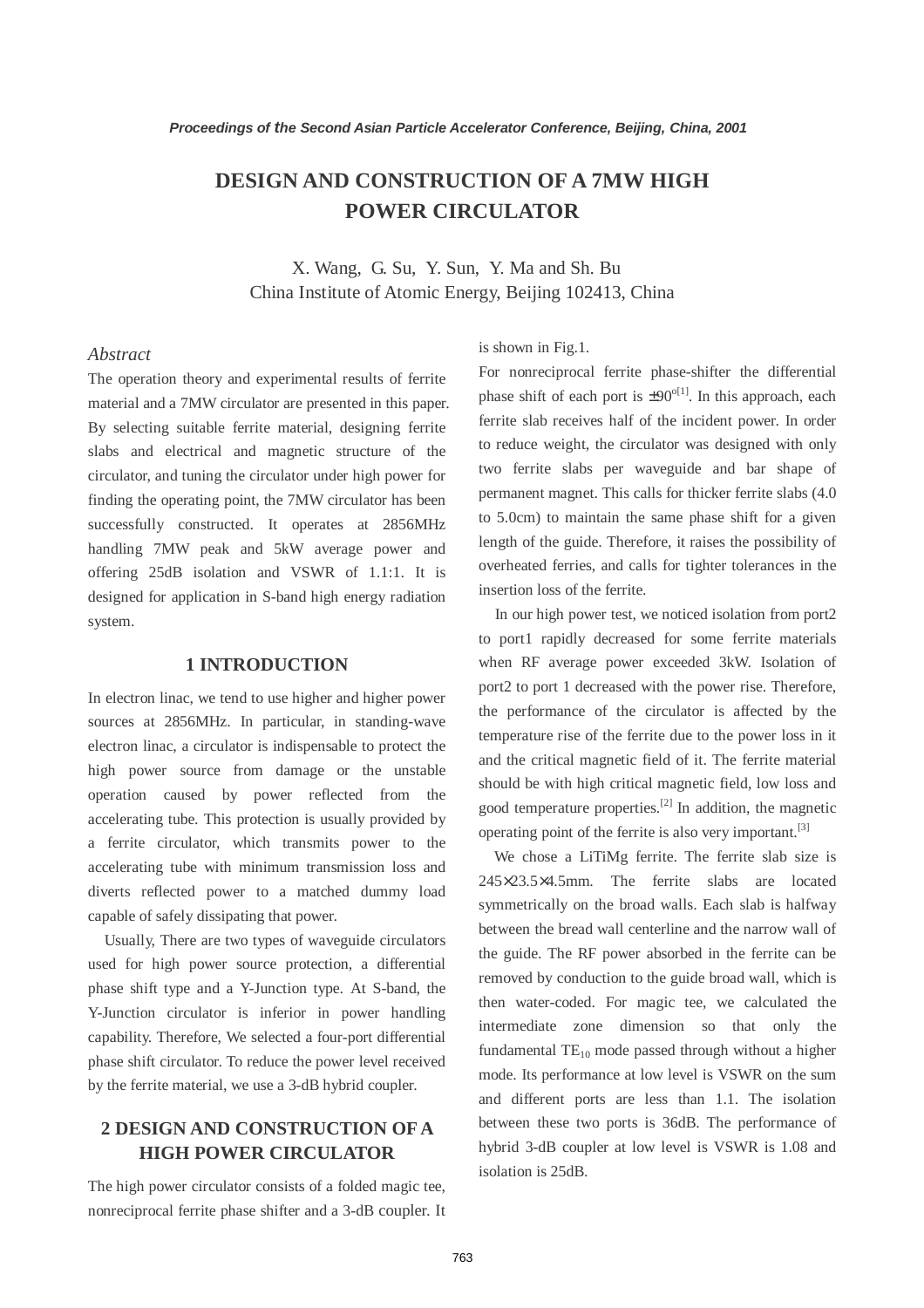

Fig.1 Differential phase-shift circulator

To reduce the insertion losses and achieve higher power ratings, we have taken the following precautions.

- 1) All waveguide components are silvered inside.
- 2) All metallic corners are rounded.
- 3) All electric contacts keep good.
- 4) Matching is realized by inductance posts.
- 5) The ferrite phase shifter is cooled by flowing water (6l/min).

# **3 PERFORMANCES OF THE HIGH POWERCIRCULATOR**

We use water calorimeters for measuring the high-level circulator performances. The VSWR is the same as at low level (1.08) when the circulator is terminated in a matched load. The insertion loss from port1 to por2 increases with the power to equal 0.54dB. The Isolation of port2 to port1 increases with power to equal 38.5dB, then decreases with the power to equal 25.6dB. It is shown in Fig.2.



Fig.2 Isolation versus average power at F=2856MHz

The main electrical and mechanical performances of the circulator are: